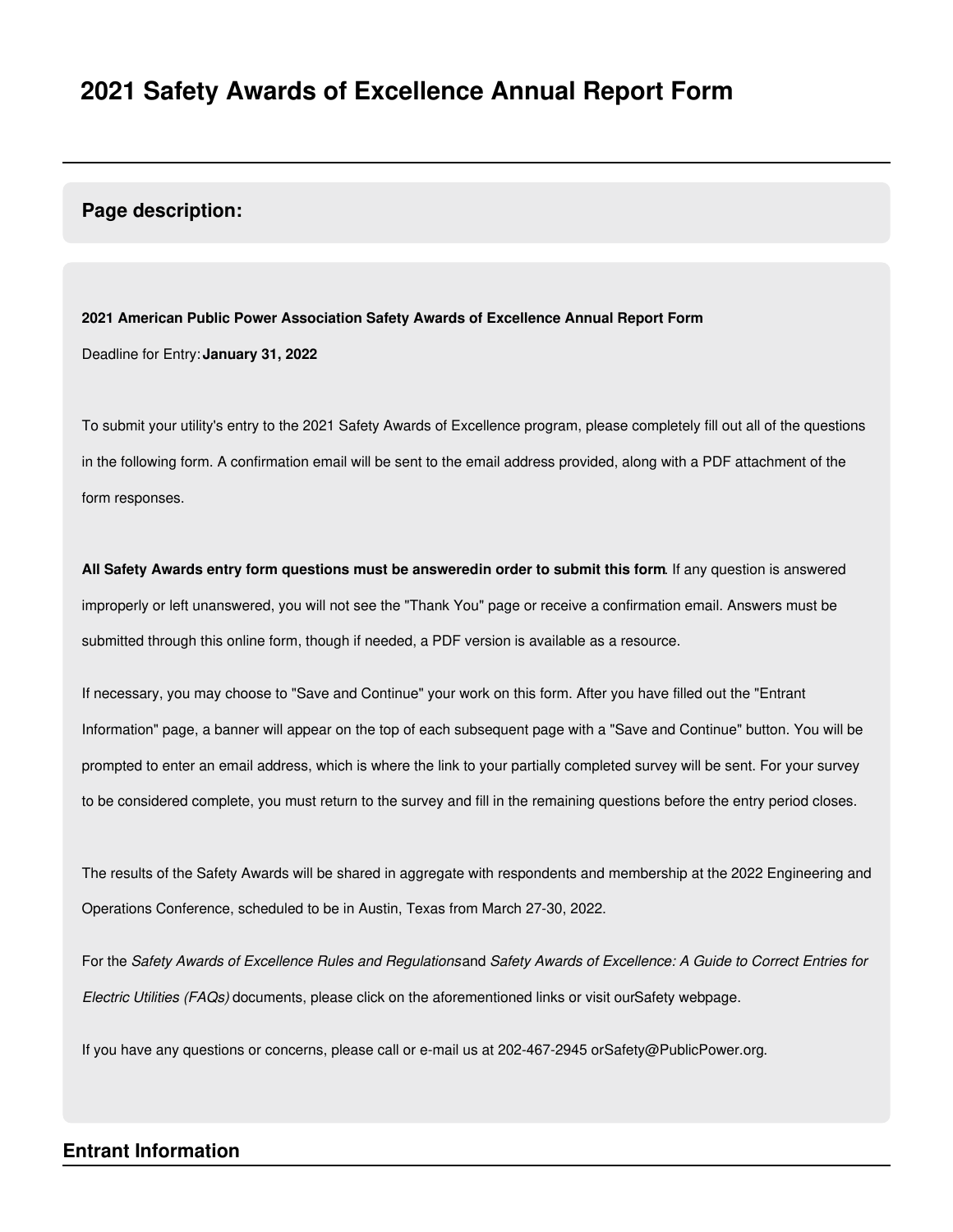# 1. Utility Information **\***

| <b>Organization Name</b>                     |  |
|----------------------------------------------|--|
| Mailing/Street Address (No PO Box<br>please) |  |
| City                                         |  |
| <b>State</b>                                 |  |
| Zip                                          |  |
|                                              |  |

### 2. Organization Type **\***

- Electric Utility
- Joint Action Agency\*\*
- State Association/Agency\*\*
- Federal Agency\*\*
- $\overline{O}$  Other

\*\*Since 2010, JAAs, Federal Agencies, and State Associations/Agencies have been incorporated into a group based on their worker-hours. These organizations will not displace any utility winners in each group; rather, when applicable, they will be recognized for low incidence rate within their work-hour category groups.

### **Summary of Accident Experience**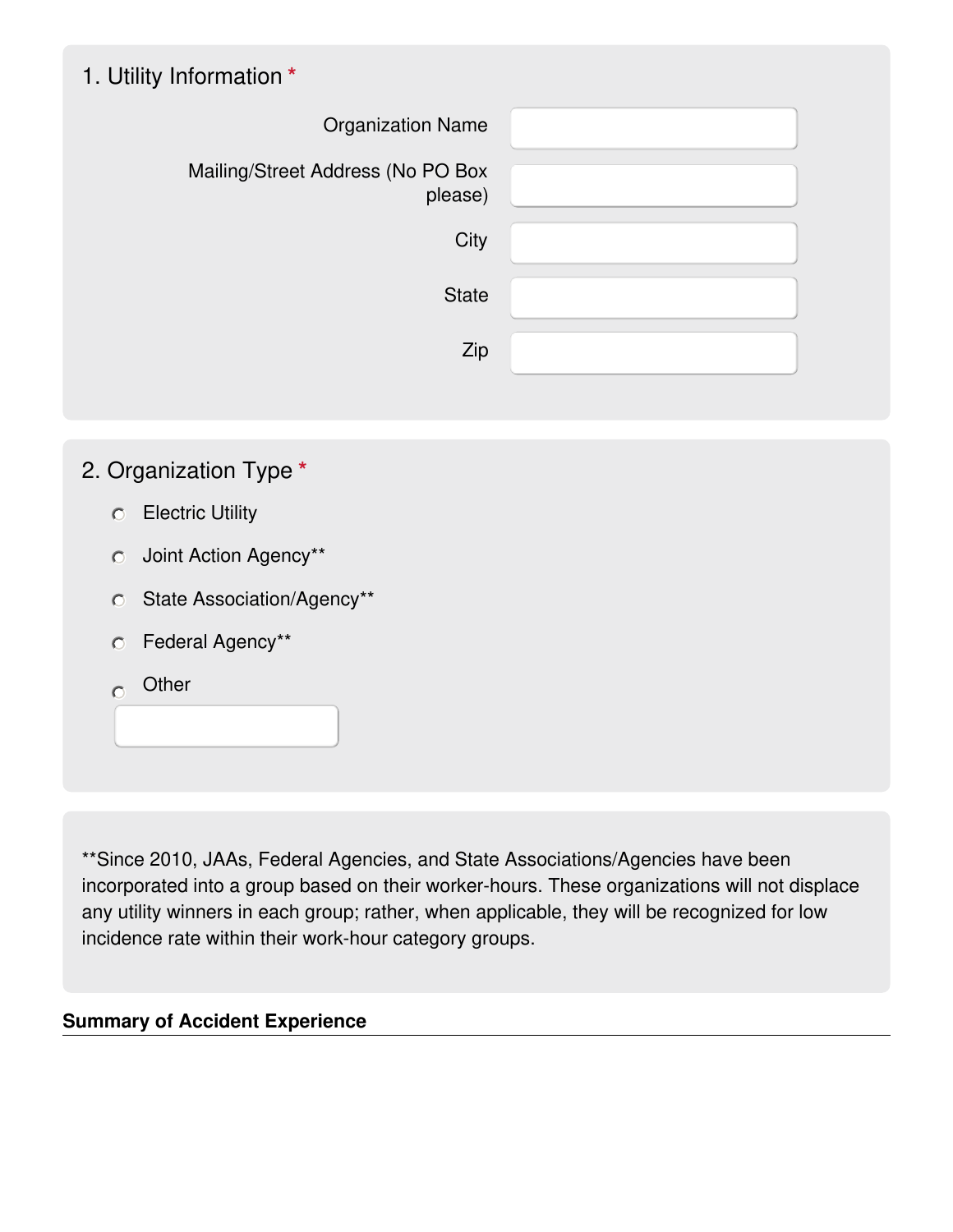Summary of Accident Experience for the Period January 1, 2021 through December 31, 2021.

**Important:** Please show all requested information applicable to the electric utility. For detailed information on how to complete this form, please refer to our *Safety Awards of Excellence: A Guide to Correct Entries for Electric Utilities (FAQs)*.

## 3. Employment Information **\***

A. Total Electrical Worker-Hours of Exposure for Year 2021

> B. Average Number of Electrical Employees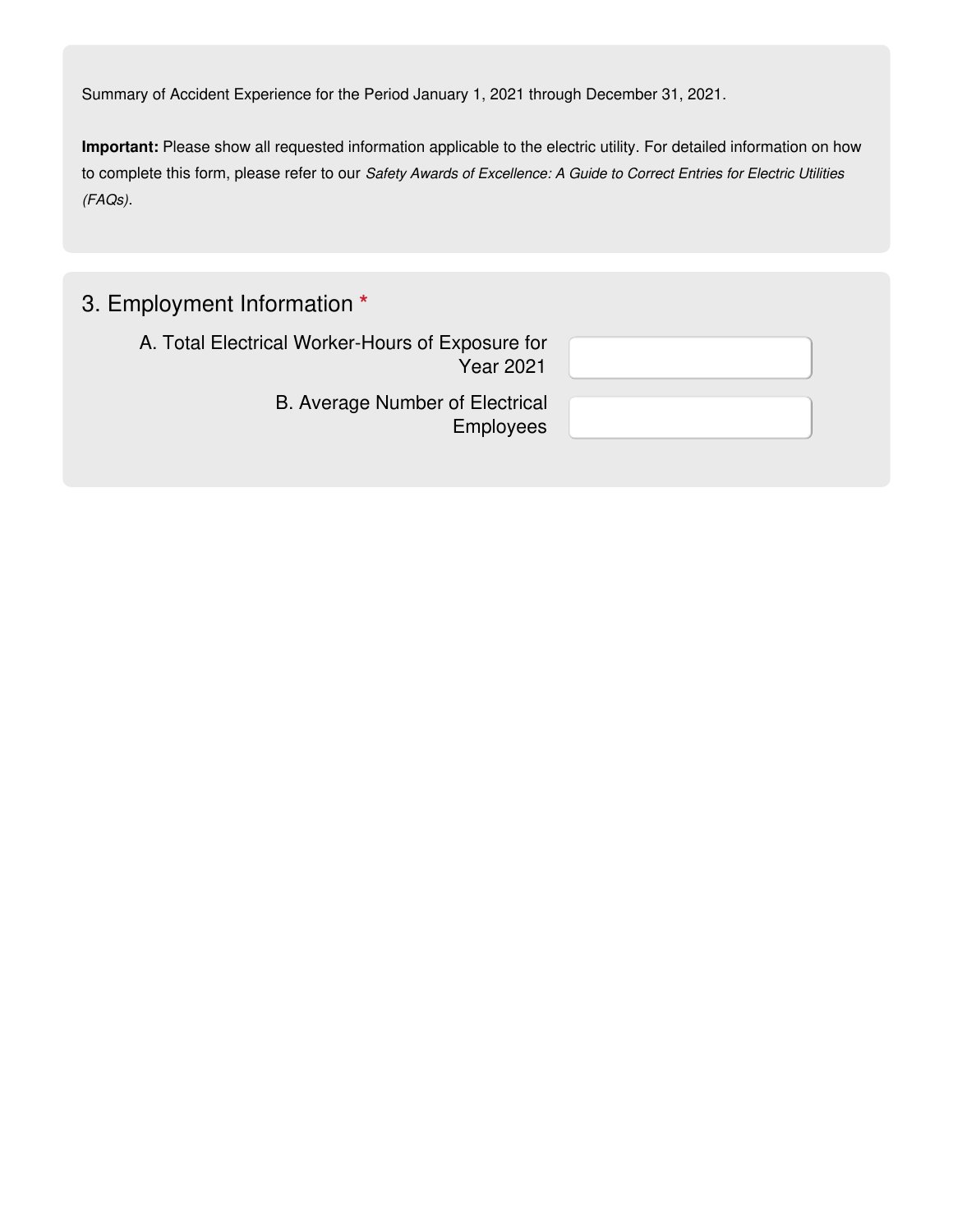### 4. Reportable Injuries and Illnesses **\***

Cases are listed in order of seriousness, with "fatality" as the most serious and "medical treatment" as the least serious. Only mark down each case once, e.g., if a "medical treatment" case led to a "days away from work" case, only mark down the incident as one case and classify it as a "days away from work" case. See the **Safety Awards of Excellence Rules and [Regulations](https://www.publicpower.org/system/files/documents/2021 APPA Safety Awards of Excellence Rules and Regulations.pdf)** for definitions and explanations.

For "4.F. Incidence Rate," the total number of cases [4.E] and the total worker-hours of exposure [3.A] are used to determine the incidence rate, as explained in the Rules and Regulations, Rule 5.

| A. Number of fatality<br>cases                                                                                                                             |  |
|------------------------------------------------------------------------------------------------------------------------------------------------------------|--|
| B. Number of "days away from work"<br>cases                                                                                                                |  |
| C. Number of "restricted or job transfer"<br>cases                                                                                                         |  |
| D. Number of "medical treatment"<br>cases                                                                                                                  |  |
| E. Total number of cases (add 4.A, 4.B, 4.C, and<br>4.D                                                                                                    |  |
| F. Incidence Rate (report to hundredth decimal place, e.g., 0.00)<br>$=$ (Total Number of cases[4.E] X 200,000) / (Total Worker-hours<br>of exposure[3.A]) |  |

#### **Time Charges**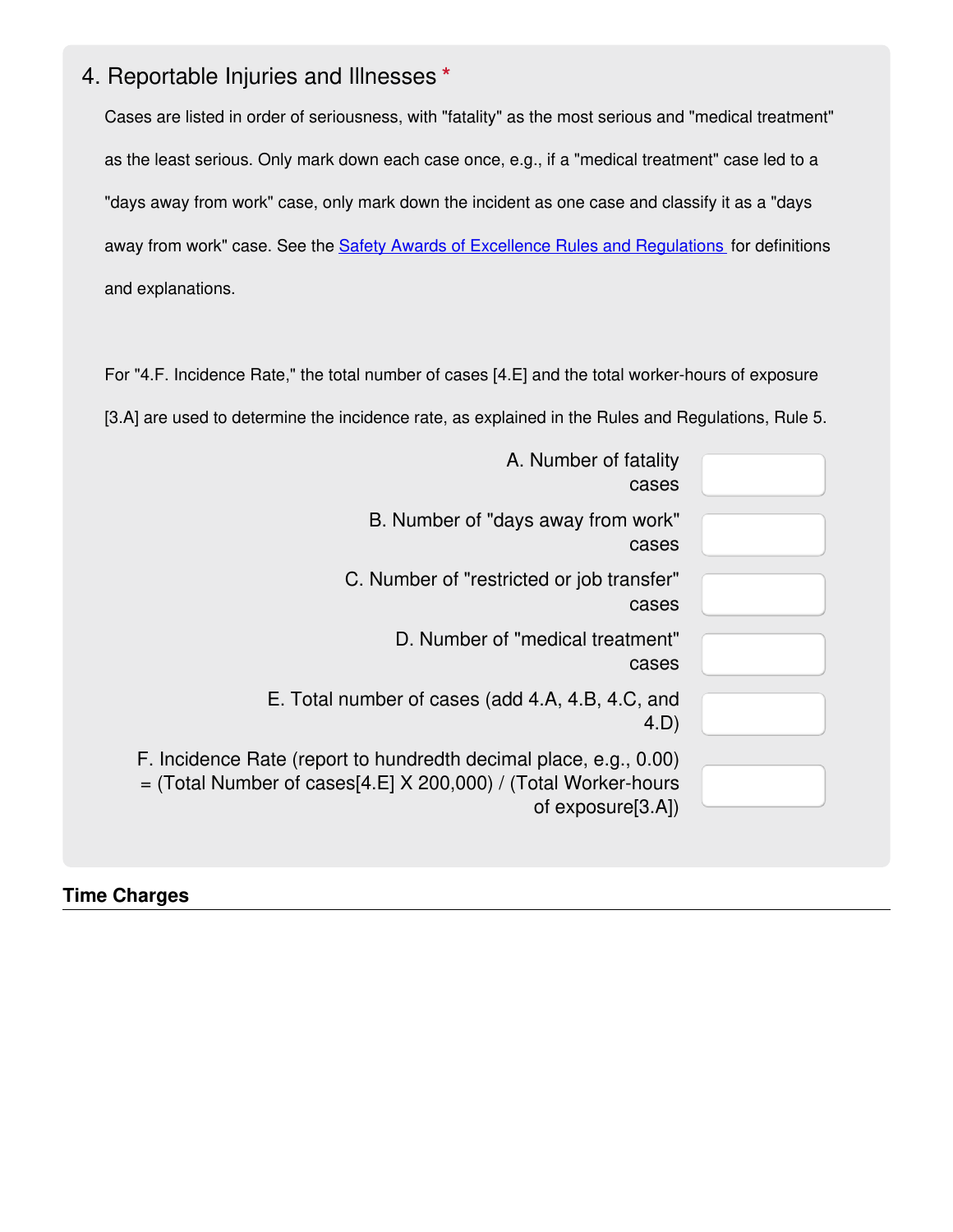| 5. Time Charges (Calendar Days Only)*                                          |  |
|--------------------------------------------------------------------------------|--|
| A. Number of days away from work due to<br>injuries/illnesses                  |  |
| B. Number of days restricted or job transfer work due<br>to injuries/illnesses |  |
| Total number of days away from work and restricted<br>(sum of A and B)         |  |
|                                                                                |  |

### **Number of Cases Attributed**

For the following questions, please indicate the number of incidents (cases) that occurred in each work area. For example, if your utility had 3 cases in 2021, you should fill out the work environment in which each of those incidents occurred (e.g., 1 in Distribution-Overhead, 1 in Distribution-Tree Trimming, and 1 in Services-Meter Reading).

Note: Each text box under each question must be filled out. If no cases fall under the particular field, **please put "0" when the aspect is applicable but no incidents occurred, "NA" when "Not Applicable," and "DU" when "Data Unavailable."**

| 6. Generation * |  |
|-----------------|--|
| Hydro           |  |
| Geothermal      |  |
| Fossil<br>Fuel  |  |
| Nuclear         |  |
| Other           |  |
| Total           |  |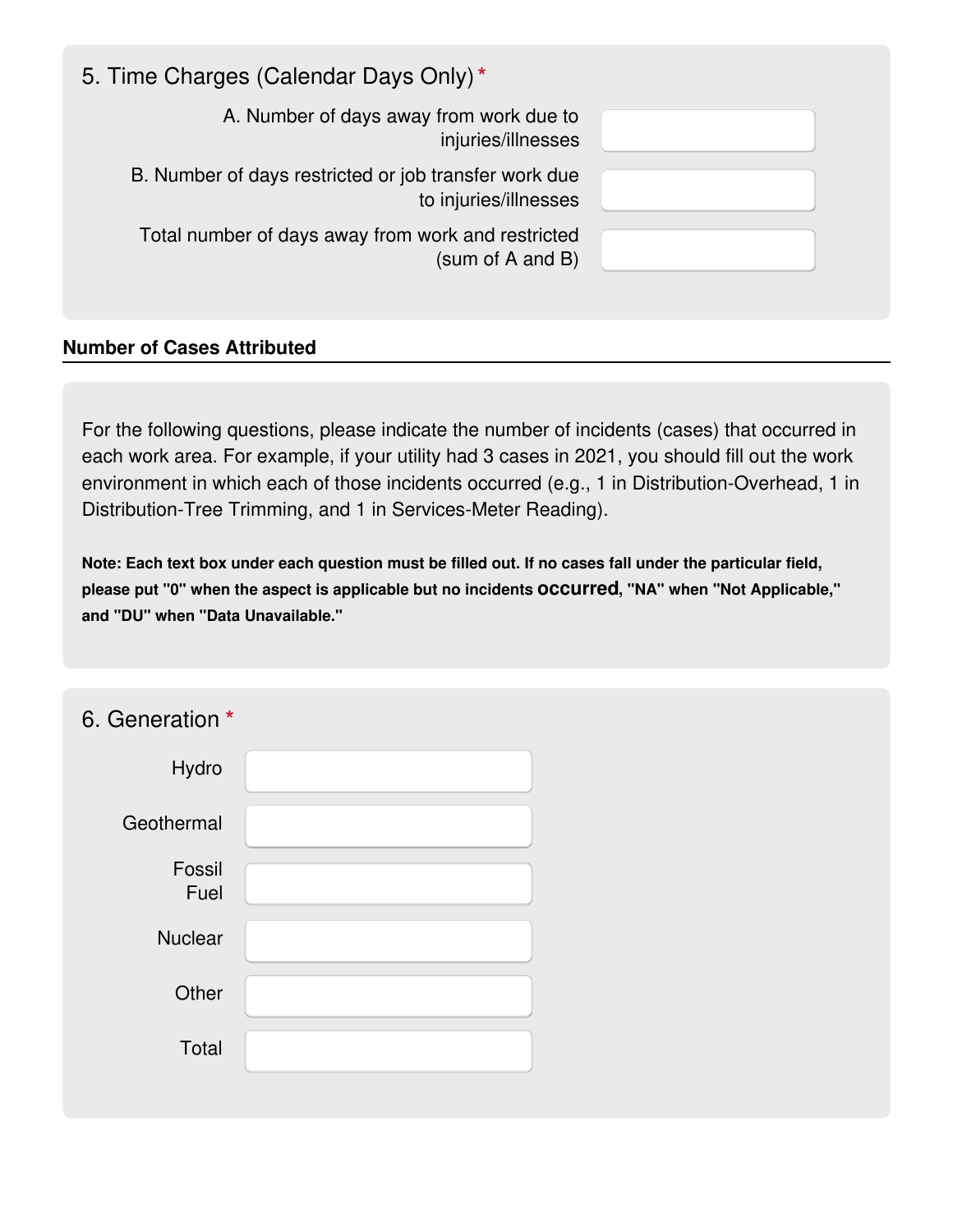# 7. Distribution **\***

| Overhead             |  |
|----------------------|--|
| Underground          |  |
| Substations/other    |  |
| Switchyards          |  |
| <b>Tree Trimming</b> |  |
| Other                |  |
| Total                |  |
|                      |  |

8. Transmission **\***

| Construction |  |
|--------------|--|
| Operations   |  |
| Other        |  |
| Total        |  |
|              |  |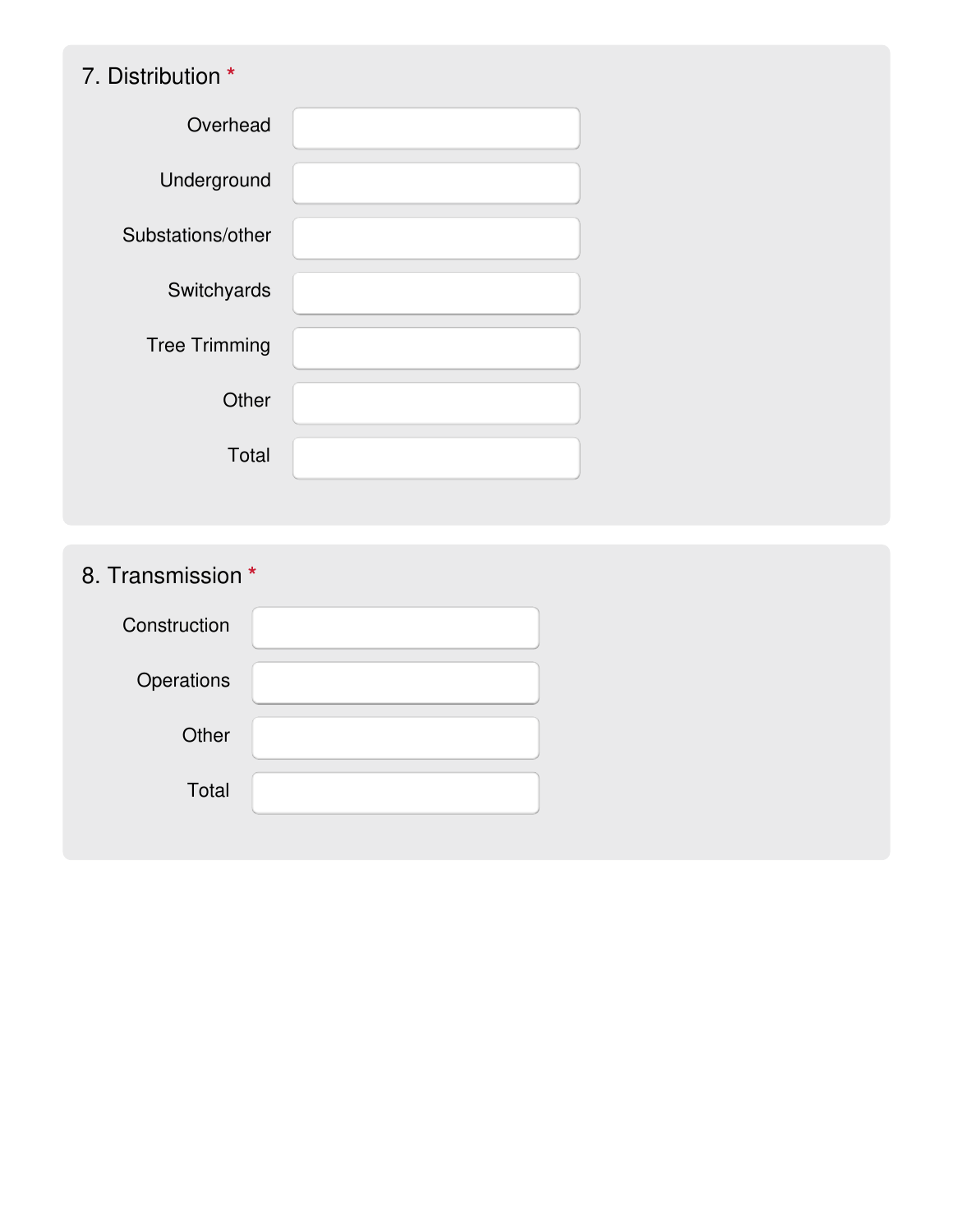### 9. Services **\***

| Administration       |  |
|----------------------|--|
| <b>Meter Reading</b> |  |
| Custodial            |  |
| Warehousing          |  |
| Other                |  |
| Total                |  |
|                      |  |

#### **Leading Indicators**

#### **Page description:**

In previous Safety Awards Entry Forms, APPA has relied on analytical data related to lagging indicators. Lagging indicators measure the occurrence and frequency of events that occurred in the past, such as the number or rate of injuries, illnesses, and fatalities. In addition to lagging indicators, APPA recognizes that leading indicators can play a vital role in preventing worker fatalities, injuries, and illnesses, as well as strengthening safety programs and continuous safety improvement at your utility. Leading indicators are proactive, preventive, and predictive measures that provide information about the effective performance of your safety program. They measure events leading up to injuries, illnesses, and other incidents and reveal potential problems in your utility safety program. In this section, there are a few questions related to leading indicators.

10. Does your utility have a written housekeeping inspections program?**\***

- Yes
- No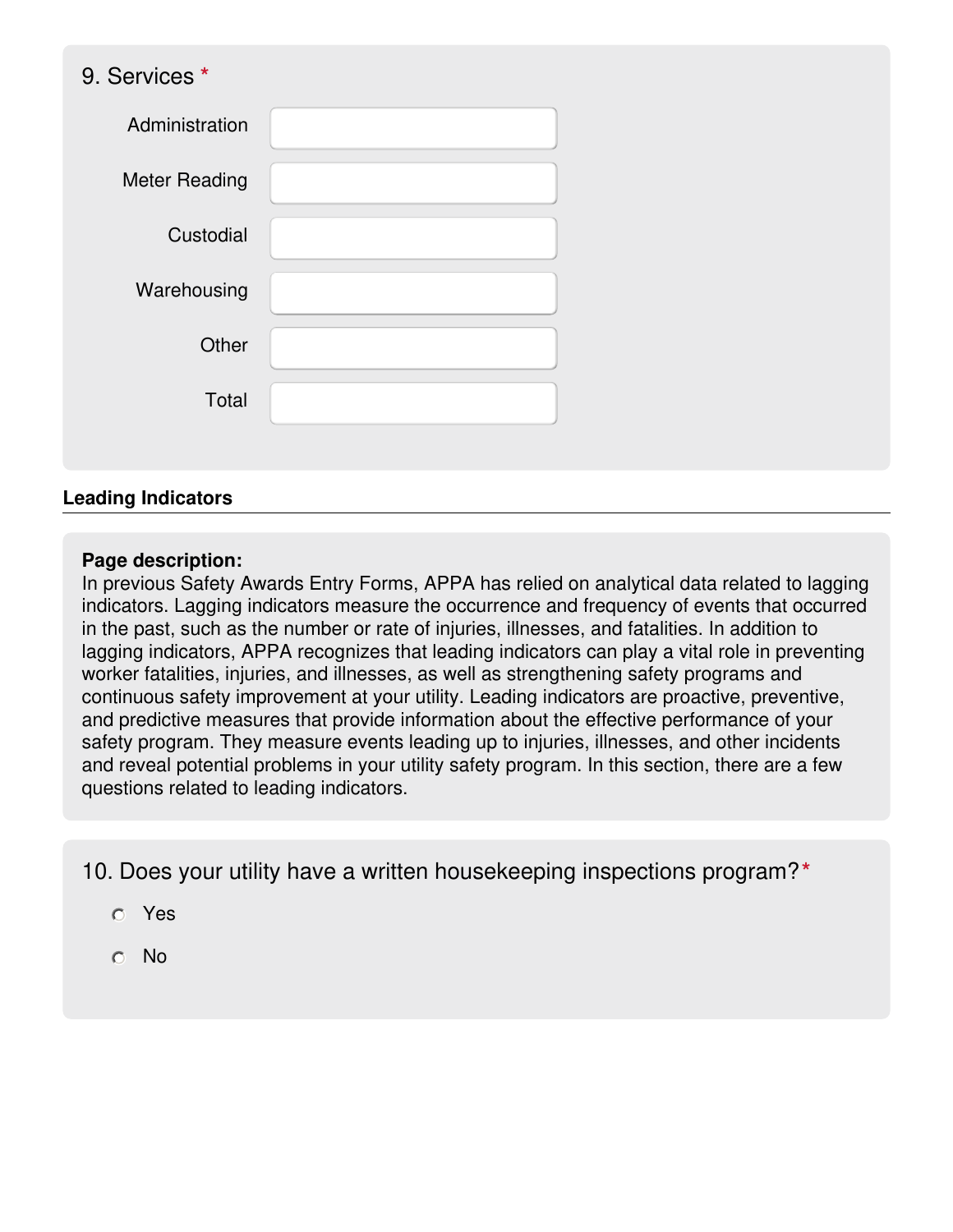11. Does your utility have a written vehicle inspection program?**\***

- Yes
- No

12. Are workers involved in developing safety procedures? **\***

- Yes
- No

13. Do workers and managers perform hazard assessments together?**\***

- Yes
- No

### **Safety Culture**

### **Page description:**

The following are general questions about your organization's safety culture. Please note that these questions are for informational use only. Your answers will not be shared outside APPA staff except in aggregate form, and they will not have any bearing on whether your organization wins a Safety Award.

14. Do employees feel comfortable raising safety issues with their supervisors? **\***

- Yes
- $\circ$  Have not investigated this
- No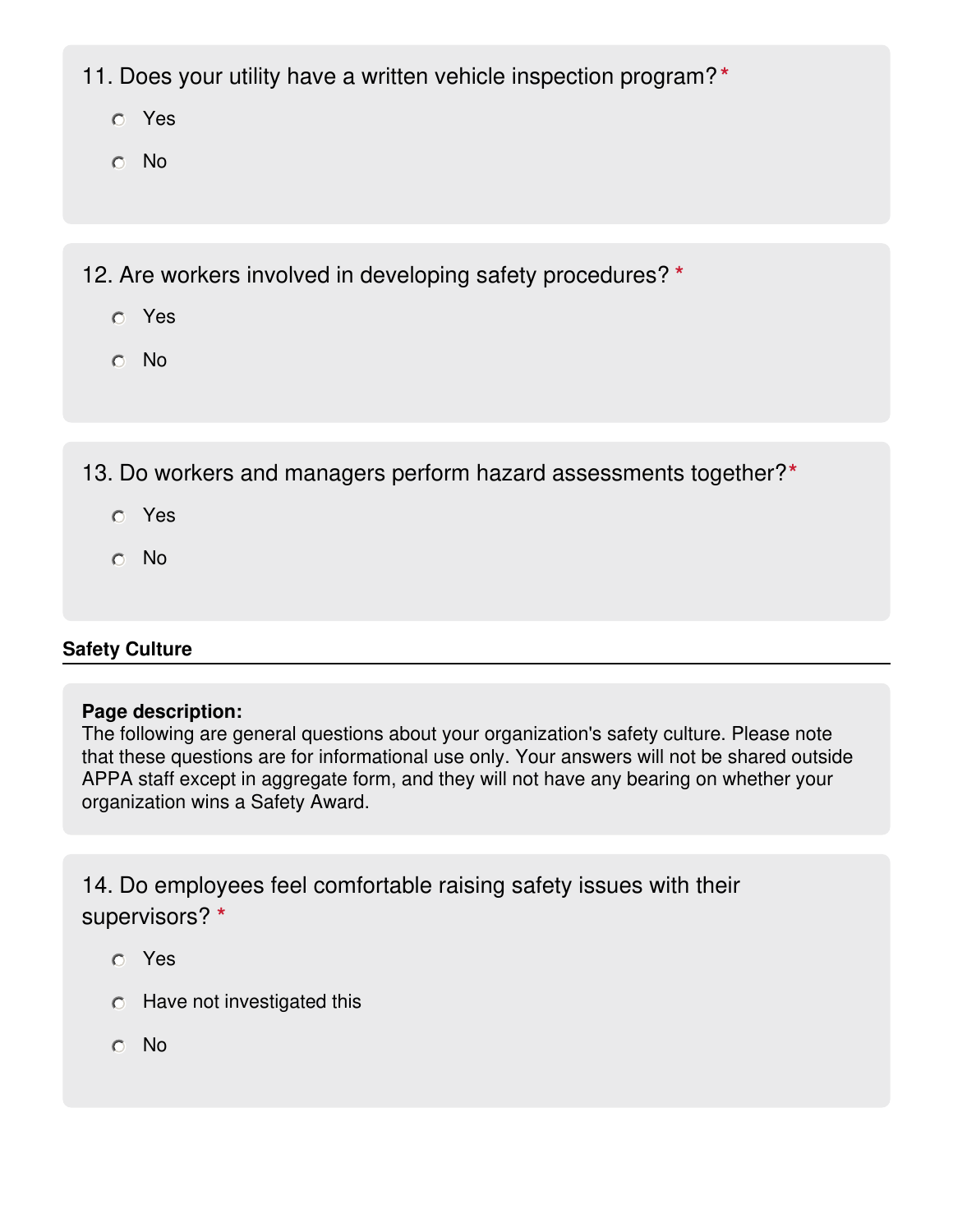15. Are employees required to report near misses and incidents? **\***

- Yes
- No

16. Are reports of unsafe conditions addressed promptly? **\***

- Yes
- No

17. Can your employees refuse to work in unsafe conditions? **\***

- Yes
- Yes, with certain exceptions (list below)
- No

18. Exceptions: **\***

19. Do employees have the time to do their work safely? In other words, does your utility actively avoid making its employees feel pressured to take shortcuts to get the job done? **\***

- Yes
- No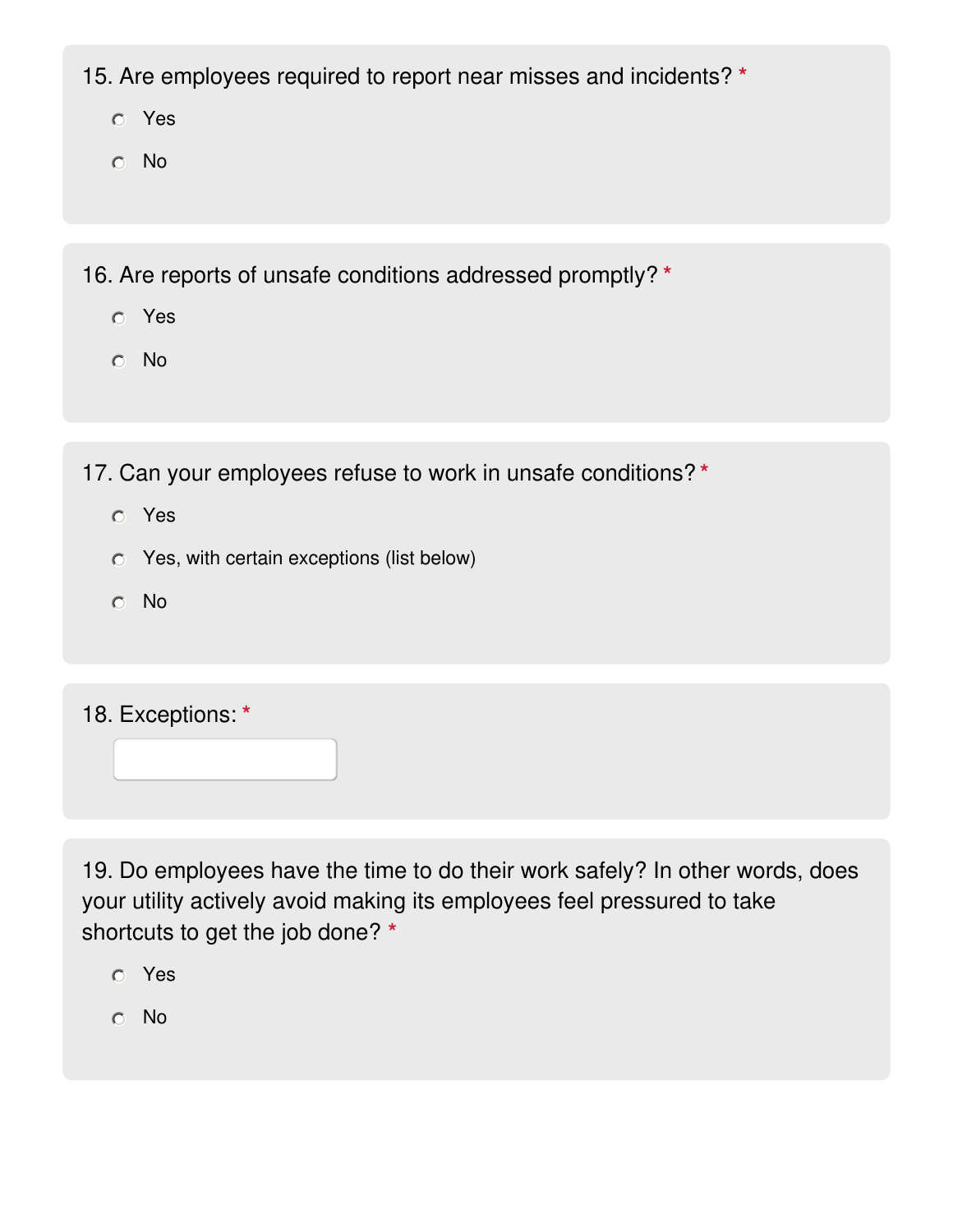20. Does the management team listen well to the concerns of workers and other managers? In other words, are managers good listeners? **\***

- Yes
- No

21. Do supervisors talk about safety at every meeting and walk around the site to identify problems? **\***

- Yes
- No

22. Do you believe your safety program has improved over the past year? **\***

- Yes
- No

23. Please briefly describe this improvement. **\***

### **Respondent Information**